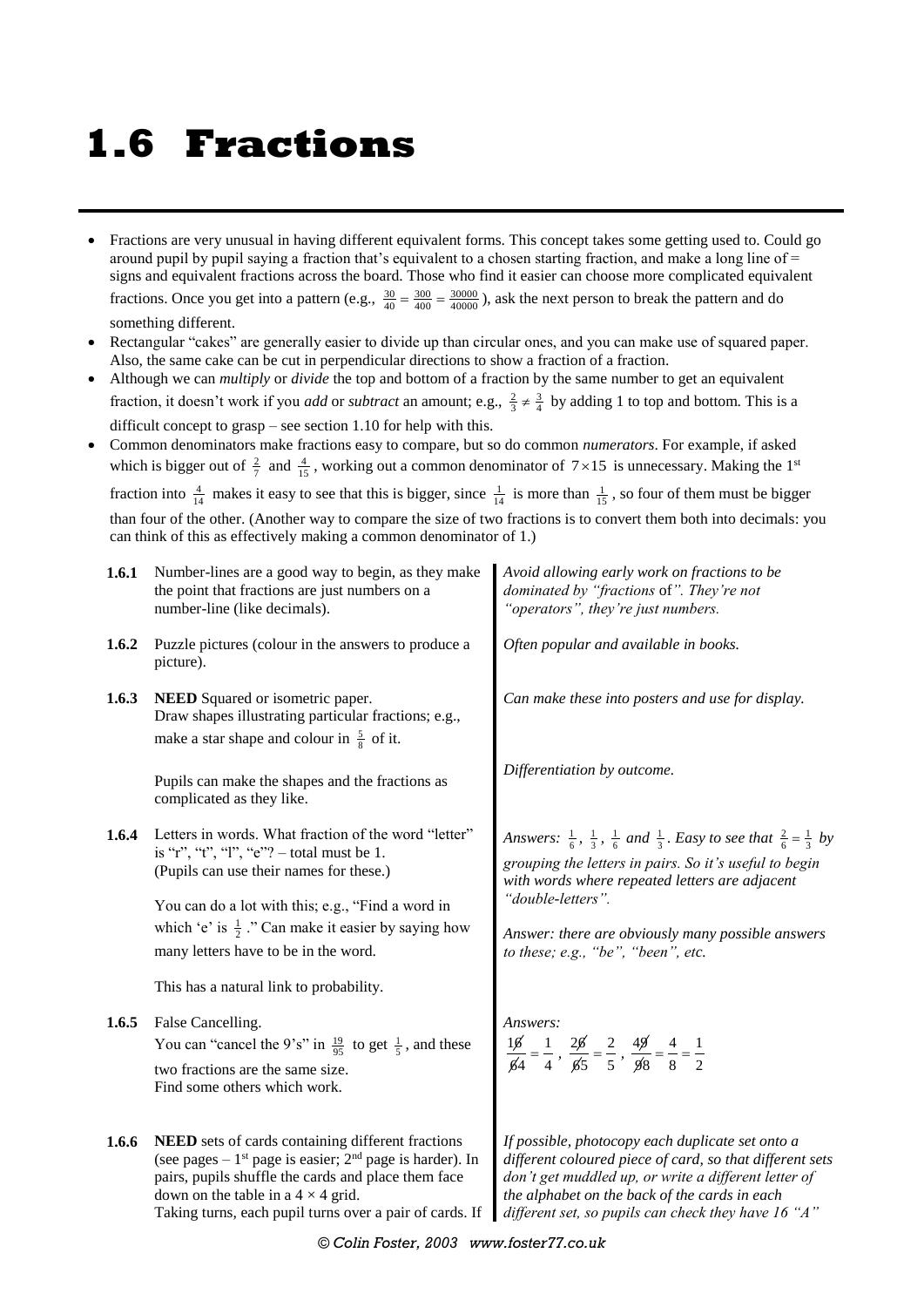they are equivalent fractions he/she keeps them, otherwise they are turned back and left in the same positions. The winner is the one to collect the most pairs of cards. *cards (or whatever) before they start.* **1.6.7** Find out how long a "number 3" haircut is. *Answer: each "number" corresponds to*  $\frac{1}{8}$  *inch, so a* "*number 3*" is supposed to be  $\frac{3}{8}$  inch long. **1.6.8** There is a pile of sweets on the table. I come into the room and eat one sweet. I take a third of what's left and put them in my pocket for later. The second person comes into the room and looks at the pile of sweets that's left. She eats 1, takes a third of the rest and puts them in her pocket and leaves the room. Finally, the third person comes into the room and does the same. Afterwards, we divide the sweets that are left on the table equally among all three of us. How many sweets were there to begin with? How many do we each end up with? (At every point we are always talking about a whole number of sweets.) *Answer: more than one possible answer; e.g., 25 sweets*  $25 \rightarrow 24 \rightarrow 16 \rightarrow 15 \rightarrow 10 \rightarrow 9 \rightarrow 6 \rightarrow 2$  each. *Each person has eaten 1. The 1<sup>st</sup> person has kept*  $8 +$  $2 = 10$ ; the  $2^{nd}$  person has kept  $5 + 2 = 7$ ; the 3<sup>*rd*</sup> person has kept  $3 + 2 = 5$ ; *and 3 + 10 + 7 + 5 = 25.* **1.6.9** If I start with a fraction like  $\frac{7}{38}$  and add 1 to the numerator and 1 to the denominator (so I end up with  $\frac{8}{39}$ ), will the fraction get bigger or smaller? Will this always happen? Can you convince us why? What if I add a number  $k$  to the top and bottom? What if  $k$  is negative/decimal/fractional? *This can be useful when needing to compare, e.g.,*   $\frac{13}{36}$  and  $\frac{14}{37}$  to say which is bigger. The numerator has increased by a factor of  $\frac{14}{13}$ , whereas the denominator has increased by a factor of only  $\frac{37}{36}$ *(less), so*  $\frac{14}{37}$  *must be bigger. Answer: bigger Many different ways of arguing this one. Could say that adding 1 to the 7 makes a proportionally bigger increase than does adding 1 to 38, so the numerator is increasing by a bigger proportion than the denominator. This will always happen with a "bottom-heavy" fraction like this. With a "top-heavy" fraction, this process will make the fraction smaller for a similar reason. The same argument will apply when any positive number is added. Algebraically, a common denominator between a b* and  $\frac{a+k}{b}$ *b k*  $^{+}$  $\frac{+k}{+k}$  is  $b(b+k)$ , so  $\frac{a}{b} = \frac{a(b+k)}{b(b+k)}$  $(b+k)$  $a$   $a(b+k)$ b  $b(b+k)$  $=\frac{a(b+k)}{b(b+k)}$  and  $(a + k)$  $(b+k)$  $a+k$   $b(a+k)$  $b+k$  *b*( $b+k$  $\frac{1+k}{k} = \frac{b(a+k)}{b(b+k)}$  and  $b(a+k) > a(b+k)$  because *b a for a "bottom-heavy" fraction (assuming*   $k > 0$ ). For  $a = b$ , the two fractions are equivalent; e.g.,  $\frac{3}{3} = \frac{4}{4} = \frac{11}{11}$ .

> If  $k < 0$  *it must not equal*  $-b$ *, otherwise the denominator will be zero.*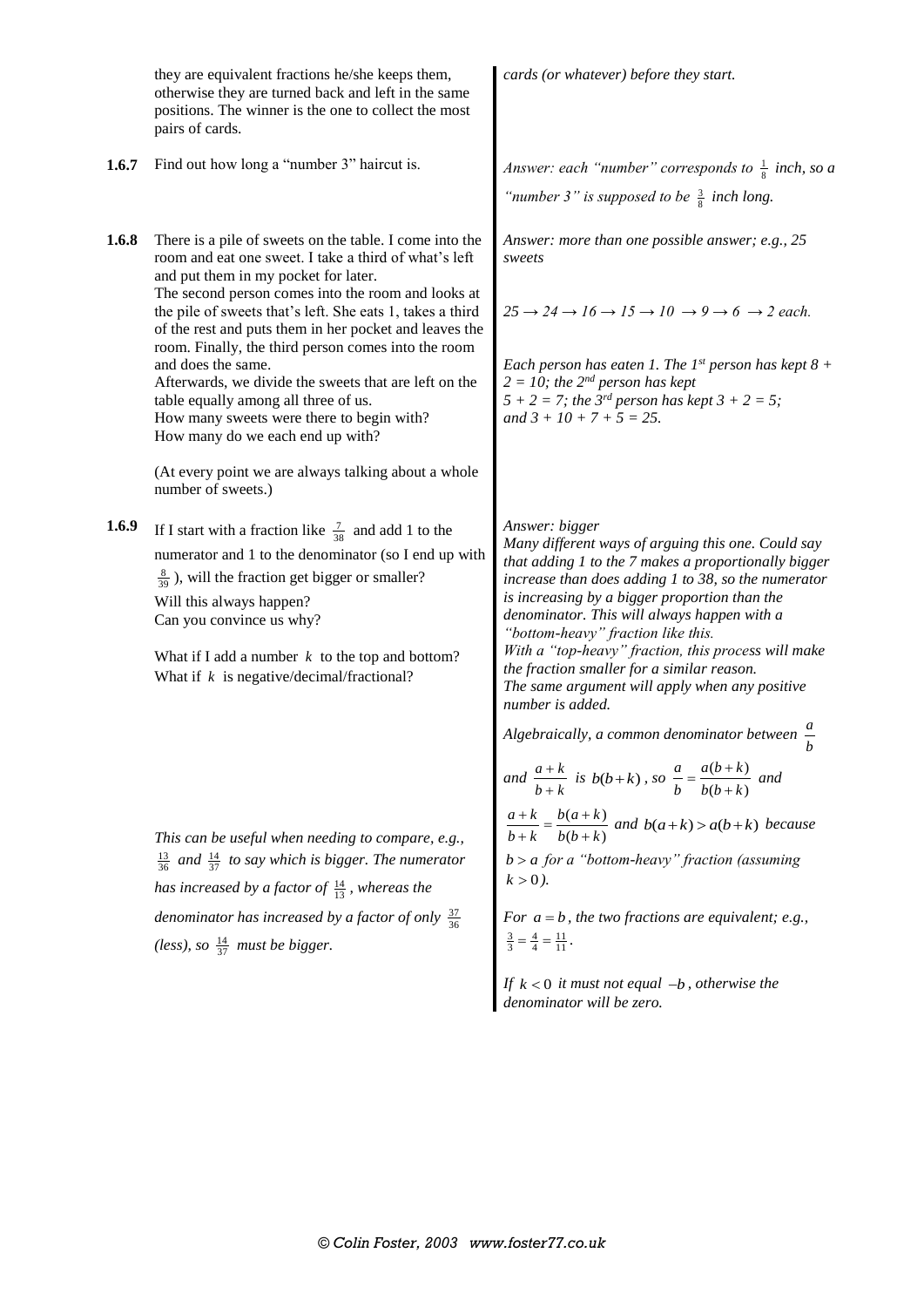| $\frac{1}{2}$  | $rac{5}{10}$     | $\frac{1}{5}$   | $\frac{2}{10}$  |
|----------------|------------------|-----------------|-----------------|
| $\frac{1}{3}$  | $\frac{2}{6}$    | $\overline{10}$ | $\frac{14}{20}$ |
| $\sqrt{2}$     | $\angle$ ()      |                 | $\frac{1}{2}$   |
| $\frac{3}{10}$ | $\frac{30}{100}$ | $\frac{2}{5}$   | $\frac{6}{15}$  |